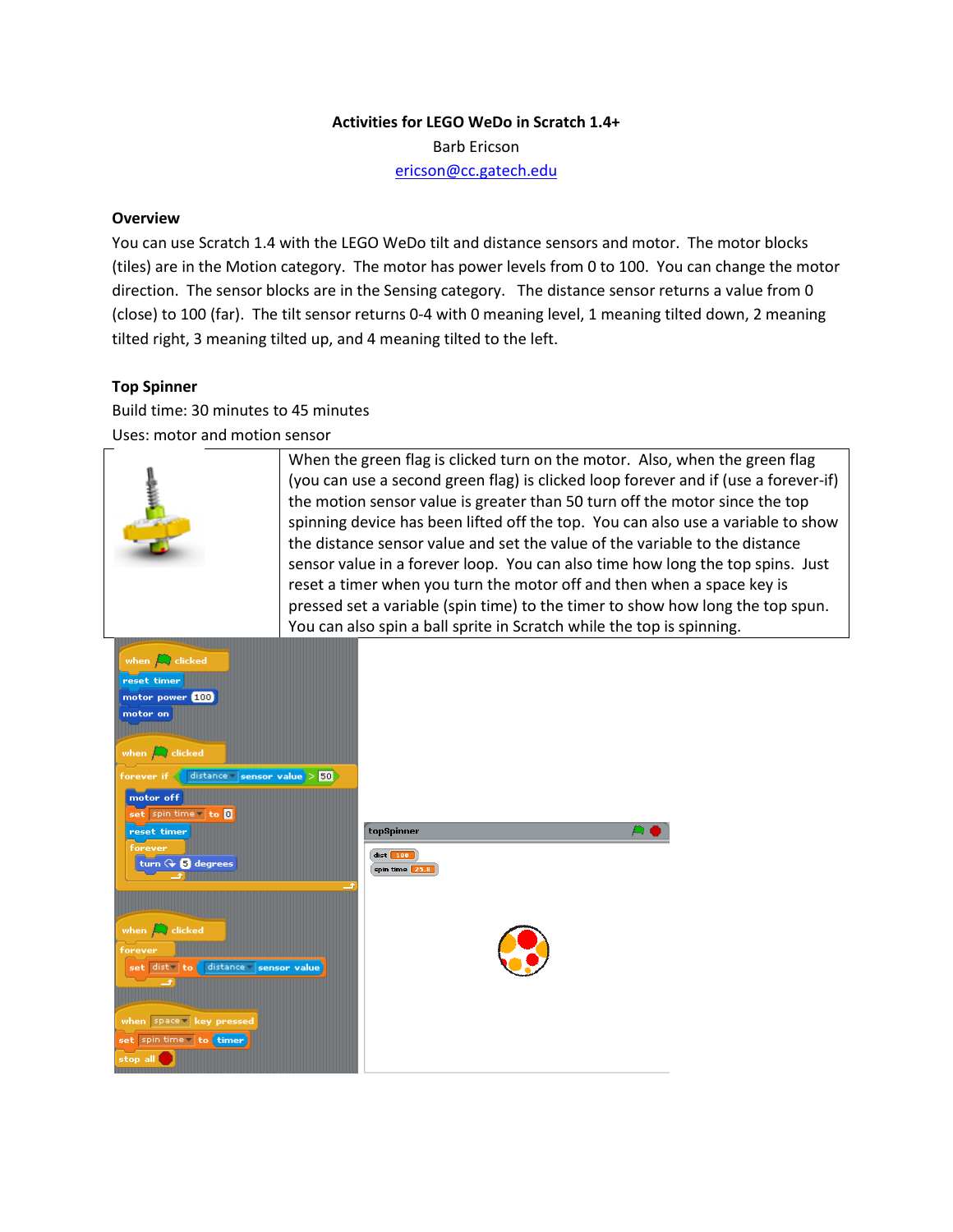### **Ball Kicker**

Build time: 10-20 minutes Uses: motor and distance sensor



When the green flag is clicked set the motor direction to "that way" and turn the motor on for .2 seconds and then wait 0.5 seconds and set the motor direction to "this way" and turn on the motor for 0.2 seconds. Try different motor power values to see what effect this has on the distance the ball is kicked. Add a distance sensor to automatically kick the ball when it is in range (distance < 2). Use the balls from the LEGO NXT kit.



### **Goal Keeper**

Build time: 45 minutes to 1 hour

Uses: motor



When the green flag is clicked start a forever loop. Turn on the motor one way, turn the motor on, and wait a random amount of time and then turn it the other way. Again, wait a random amount of time. Add when the space key is pressed to stop all scripts. Use this with the Ball Kicker to try and score goals and try to block goals.

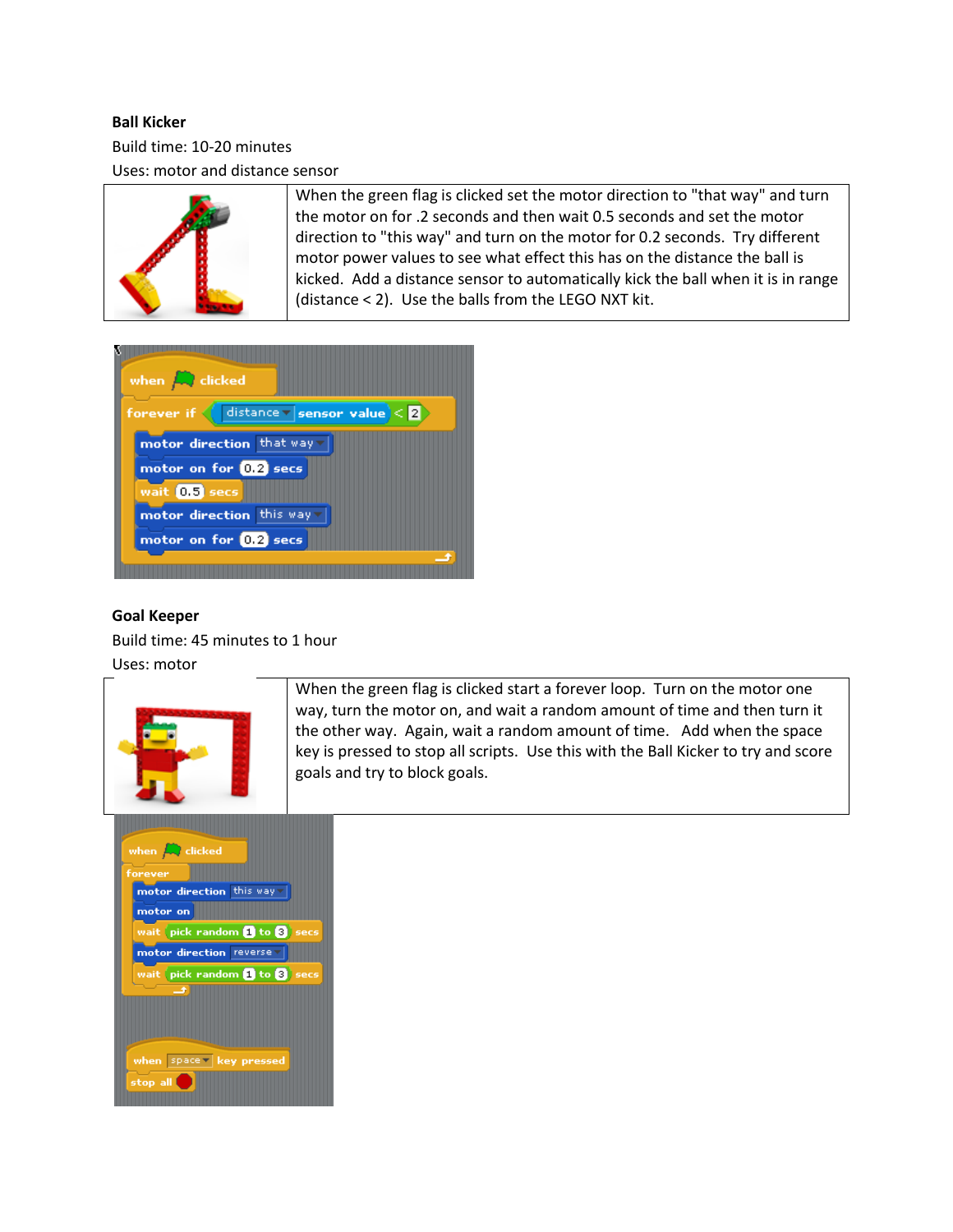## **Cheering Fans**

Build time: 45 minutes to 1 hour

Uses: motor and distance sensor



When the green flag is clicked turn on the motor. When the space key is pressed turn off the motor and stop all scripts. You can also have the kids record a cheering sound and then play it until done in a loop with a wait after the play sound for 1-2 seconds. You can also use the distance sensor to turn it on or off.



### **Alligator Chomp**

Build time: 45 minutes to 1 hour

Uses: motor and motion sensor

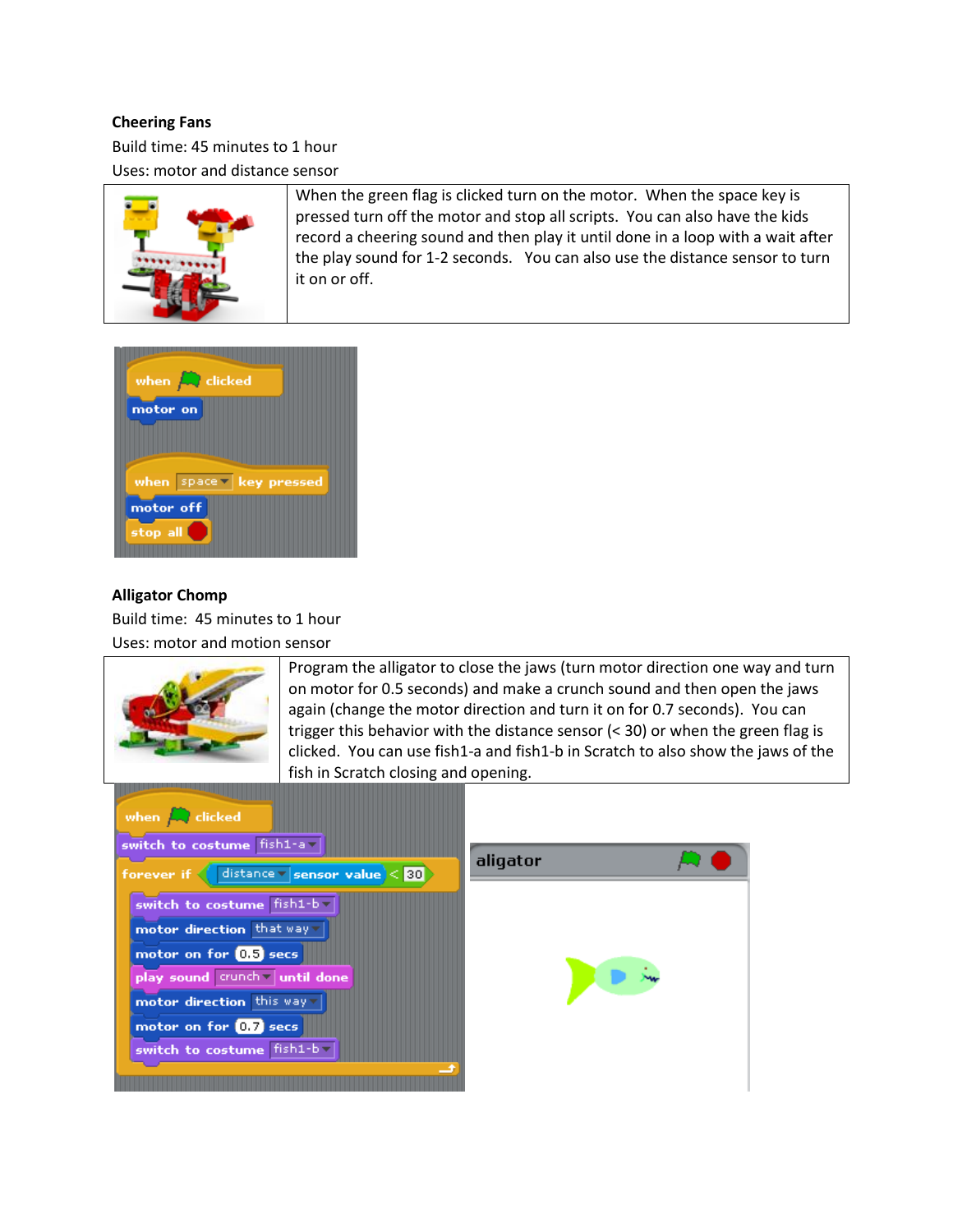### **Bird Flap**

Build time: 40 minutes to 1 hour

Uses: tilt sensor and distance sensor



When the green flag is clicked loop forever and check if the tilt sensor is level (0). If it is then play a flap sound. Then wait for 0.3 seconds. You can also program the bat sprite to flap as well. You can show the tilt sensor value using a variable. You could use this to control a game where you have to keep the bird flapping to move forward or move up to avoid obstacles. You can add the distance sensor and detect when the head is down low and play a different sound then.



### **Lion Roar**

Build time: 30 minutes

Uses: motor and distance sensor



When the green flag is clicked set the power level on the motor to 60 and make the motor go for .5 seconds to get the lion to sit up and roar (record a roar and play it). Then when a key is pressed make the lion lie down (power level 40 and .5 seconds) and sleep (record a sound). You could add the distance sensor and activate the roar when something is too close. Put it on the shoulder (under the head).